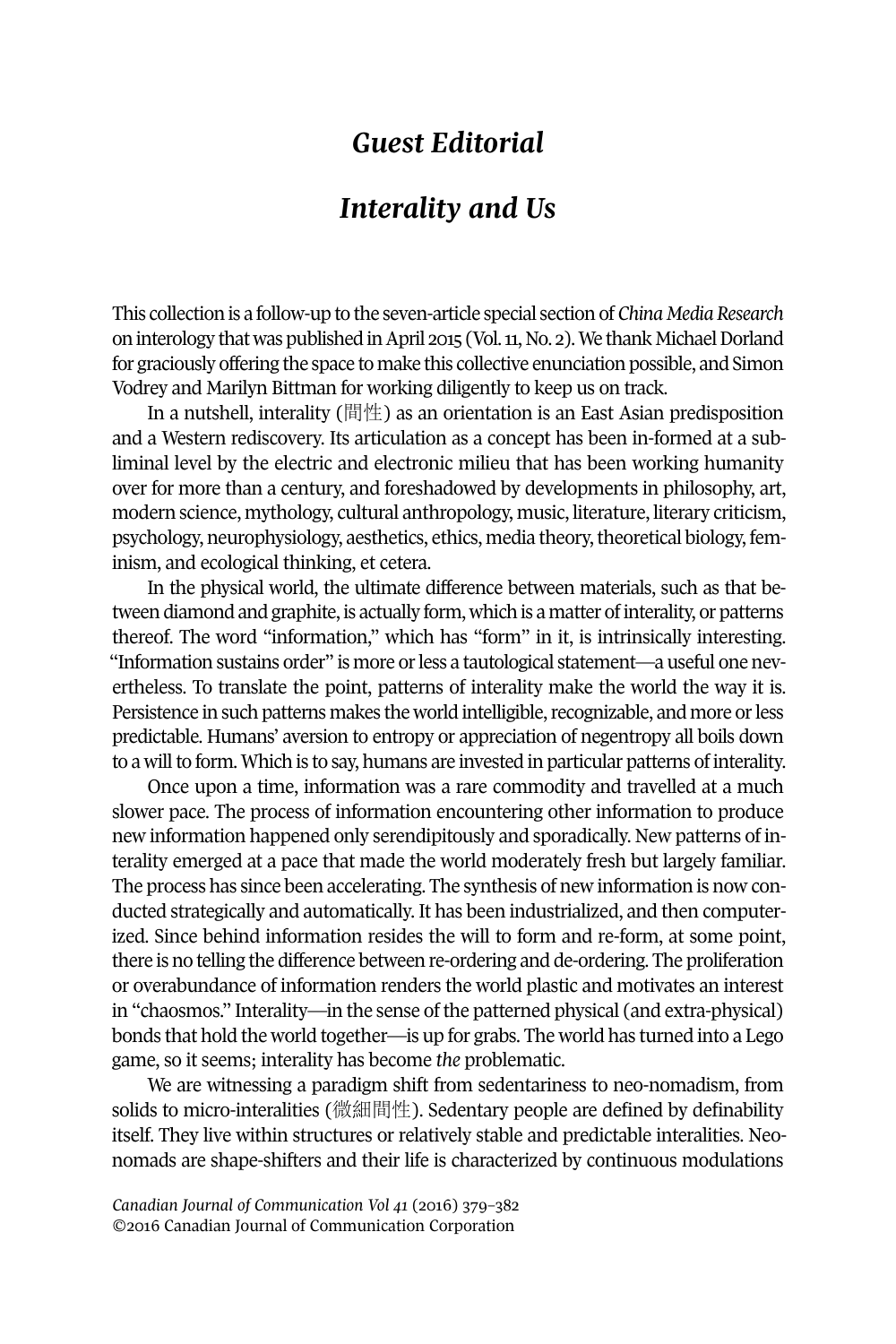and constant adaptation to the shifting codes that bear upon their mode of being. The interalities they face are fluid, if not gaseous. The Lego pieces, the calculi (i.e., pebbles), the bits, the digits, and the pixels—as products of calculation—are subject to reintegration into recognizable shapes and forms through a process of computation. These shapes and forms are programmed to mutate or metamorphose. Everything feels like a sand dune, a swarm of bees, a flock of birds, or a mosaic that transmutes into a different pattern in the next moment when all the pieces flip, creating a new configuration of interalities. For good or for ill, neo-nomadism and cybernetic control are simply flip sides of the same coin. The smart, adaptive mosaic mesh works somewhat like the Lilliputians' net and renders us less human. A boon or a bane, the return of interality is not our choice. The time is ripe. Humans are environmentally conditioned to be sensitive to constantly shifting interalities.

In the long history of humanity, Western civilization as we know it, which is based on alphanumeric codes, feels like an interlude, a deviance. If the Chinese character "間" (the etymology of interality) is ideographic in nature, then so is the new digital code, which is made up of zeros and ones, or yin and yang. By their very nature, ideographs are imagistic, suggestive, ambiguous, and polysemous. As far as meaning is concerned, all they have recourse to is the interality, or interplay, between their constituent elements. The ascendance of technical images at the expense of the phonetic alphabet feels like an ideographic turn, which is arguably a special instance of the interological turn.

Imagism as a poetic movement simply lays bare the paradigm shift; it is also a retrieval of the Chinese linguistic sensibility, which dates further back to a pre-linguistic period—that of the immemorial *I Ching* (*Yi Jing* 易經). If one knows how to do the conversion, an imagist poem is the equivalent of a Zen drawing, or even a single Chinese character—at least in theory. In the realm of filmmaking, the discovery of the Kuleshov Effect and montage was long foreshadowed by a basic linguistic fact: the interality, or interplay, between Chinese characters. In this sense, to say that reading a Chinese textfeels like watching a motion picture is to commit anachronism—the order needs to be reversed. But the interological sentiment is right-minded regardless. For our purposes, to claim that the new digital code is ideographic in nature is to imply that the digital age is one that foregrounds interality.

Vilém Flusser (2011a), the late Czech-Brazilian media theorist, teaches us that it is fruitful to bring quantum theory and neurophysiology together. If we think about it, interality is actually central to both. Quantum leaps take place across intervals in the astronomical numbers of nerve synapses that constitute the brain. What the brain registers as a sensation, an affect, or an idea is nothing but a statistical summary of quantum leaps. "What we call perception turns out to be a summarizing of quantum leaps into a representation" (p.143). Zen meditation, by the way, lowers the threshold of perception. The opening of *satori* (開悟, i.e., sudden, total awakening) is nothing but a mental catastrophe, which happens at a *singular* moment when an astronomical number of quantum leaps are unleashed in the Zen practitioner's brain simultaneously.

But Flusser (2011b) is more interested in a smart society than a smart individual. The kind of society he envisions is telematic, dialogic, playful, adventurous, negen-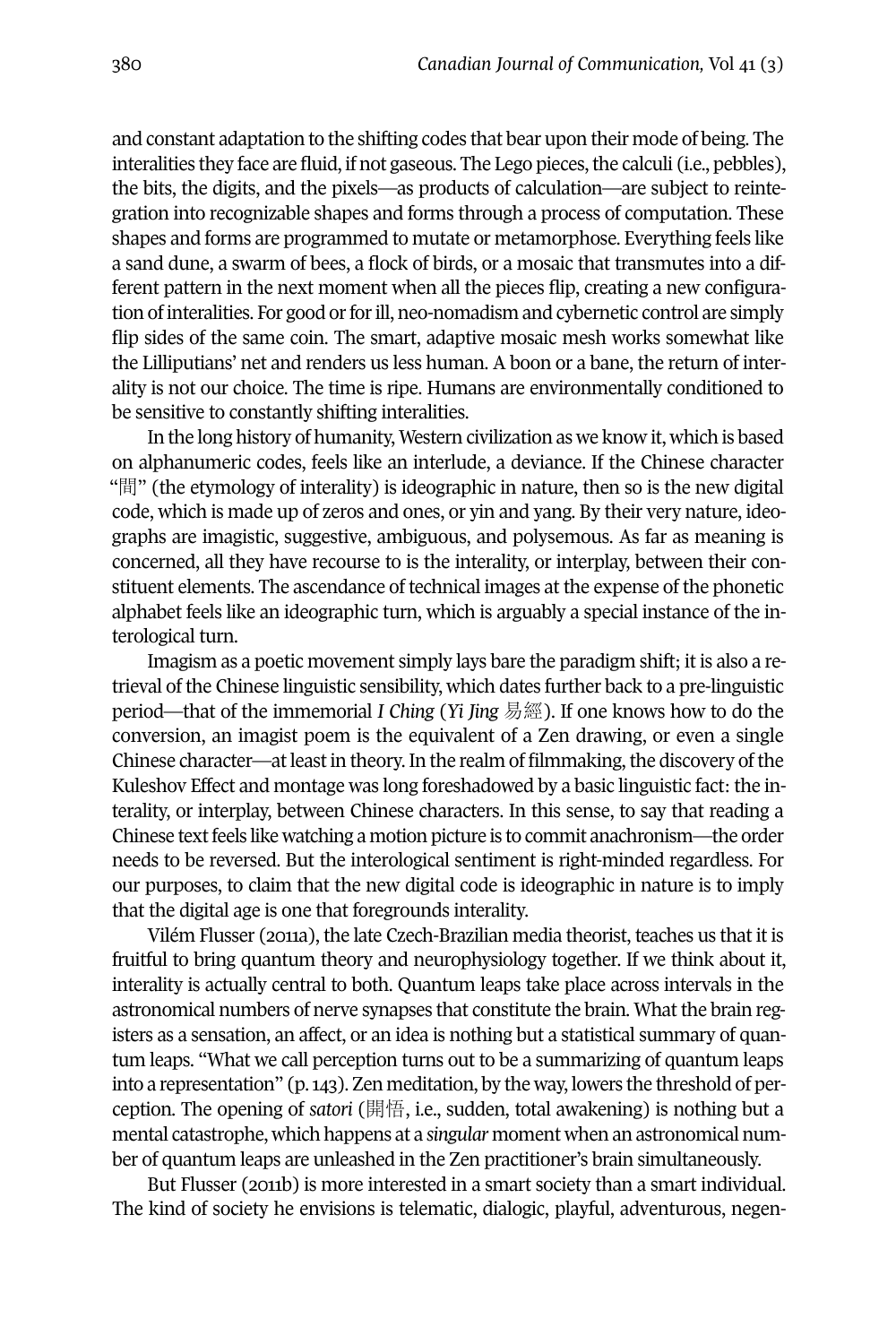tropic, and creative. These adjectives all belong with or flow from interality. In such a society, everybody works with everybody else via telematics to form a global superbrain. Individuals will be the equivalents of nerve synapses. "The superbrain will play internally, it will dream – a universal spectacle as a montage game of tiny parts, a black box composed entirely of darkened rooms, a universal orchestra made up entirely of chamber musicians" (p. 162). The opening of *satori* on the part of the superbrain will be a matter of a global cerebral orgasm, a catastrophic event induced in a maximally interological way. This vision makes Flusser sound like a sanguine futurologist more or less unconcerned with the dark belly of the telematic society, i.e., cybernetic control and machinic enslavement. He is more into the rapturous sensation of freedom that comes with the proliferation of mediated interalities. It is the interologist's job, however, to problematize interality and do so adequately.

The above is a more or less Flusserian account of the historical juncture and existential ground that have called the concept "interality" into being. Next let me say a few words about each article in this collection. The readers are invited to discover on their own the intertextuality and resonances among the articles.

**Geling Shang**'s article on the *Yi Jing* is a philosophical examination of the interological origin and inclination of the Chinese way of thinking. The change-based *Weltanschauung* anticipated the notion of dependent arising (緣起) and the "Doctrine of the Void" (性空論) found in Zen Buddhism.

**Kenneth Surin**'s article is a sophisticated engagement with the works of Gilles Deleuze and Félix Guattari. The subject matter of the piece is the immanent beyond that constitutes a milieu for the in-between. The series of terms listed toward the end constitutes a map with which the reader could re-examine the works of Deleuze and Guattari through the lens of interality.

**Peter Zhang**'s article deploys interology as a mode of inquiry to explore the affinities and resonances between Deleuze's philosophy and the Zen sensibility. It is preoccupied with what Deleuze calls "practical philosophy," or philosophy as equipment for living.

**Maurice Charland**'s article foregrounds the constitutive effect of jazz. It problematizes the interality or dichotomy between subject and object and gestures toward the necessity of recuperating the middle voice. The ethos is no different than that of the Zen-spirited master archer invoked in Zhang's article.

**Tatsuya Higaki**'s article offers a critical evaluation of Testurō Watsuji's theory of the two-person community and gives the reader a tangible sense of this Kyoto School philosopher's take on interality/*ma*.

**Jean-François Vallée's article offers a media ecological account of the intellectual** history of dialogue and uses two intriguing examples to illustrate the hostility of the "Gutenberg parenthesis" toward the dialogic, interalogical mode of writing, thinking, and being.

**LuMing Mao**'s article applies the notion of interality to the field of comparative rhetoric. It makes a case for the art of recontexualization with a view to challenging Euro-American-centrism in comparative rhetorical studies.